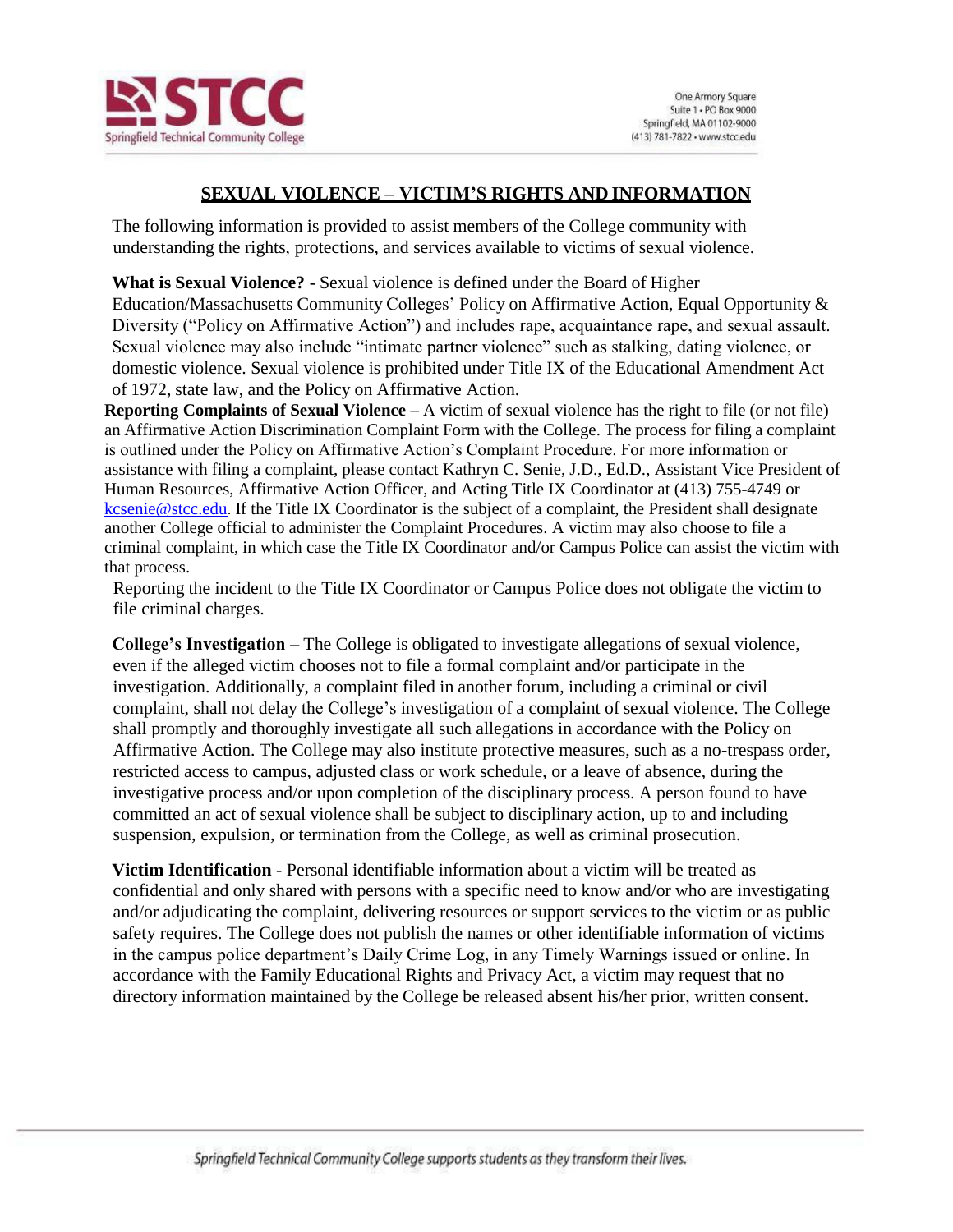

**Prohibition on Retaliation** - The College prohibits retaliation against any person who presents a formal or informal complaint of sexual violence or who testifies or offers evidence connected with a complaint. Retaliation is a violation of the Policy on Affirmative Action and could result in disciplinary action, up to and including expulsion or termination from the College. **Protections for Victims of Sexual Violence –** A victim of sexual violence shall:

- Have the right to, or not to, seek assistance from campus administration or campus law enforcement;
- Not be discouraged by College officials from reporting an incident to both on-campus and off-campus authorities;
- Be provided assistance in contacting local law enforcement if requested and have the full and prompt assistance and cooperation of campus personnel should a civil and/or criminal complaint be pursued;
- Be free from any suggestion that they somehow contributed to or had a shared responsibility in the violent act;
- Receive the same level of support at any proceeding before College officials as is permitted to the accused party, including the presence of a representative during any disciplinary proceeding and the right to be notified in a timely manner of the outcome of such proceedings and any appeal right available;
- Receive full and prompt cooperation from College personnel in obtaining and securing evidence (including medical evidence) necessary for any potential criminal proceedings;
- Have access to existing College counseling and medical professionals, victim support services, and to obtain referrals to off-campus counseling and support services if desired;
- Be permitted to attend classes, work and participate in College activities free from unwantedcontact or proximity with the accused individual(s) insofar as the College is permitted and able;
- Be permitted to request changes to an academic schedule if such changes are requested by the alleged victim and are reasonably available; and
- Be informed of any no-contact or no-trespass orders issued to the accused by the College and the College's commitment to honor any court-issued restraining or protective orders, to the extent permitted by law.

**Recommended Procedures for a Victim of Sexual Violence -** For a person subjected to an act of sexual violence, there can be time-sensitive decisions to make about sexually transmitted infections, pregnancy, and collecting physical evidence in the event of prosecution. Therefore, victims of sexual violence are advised to: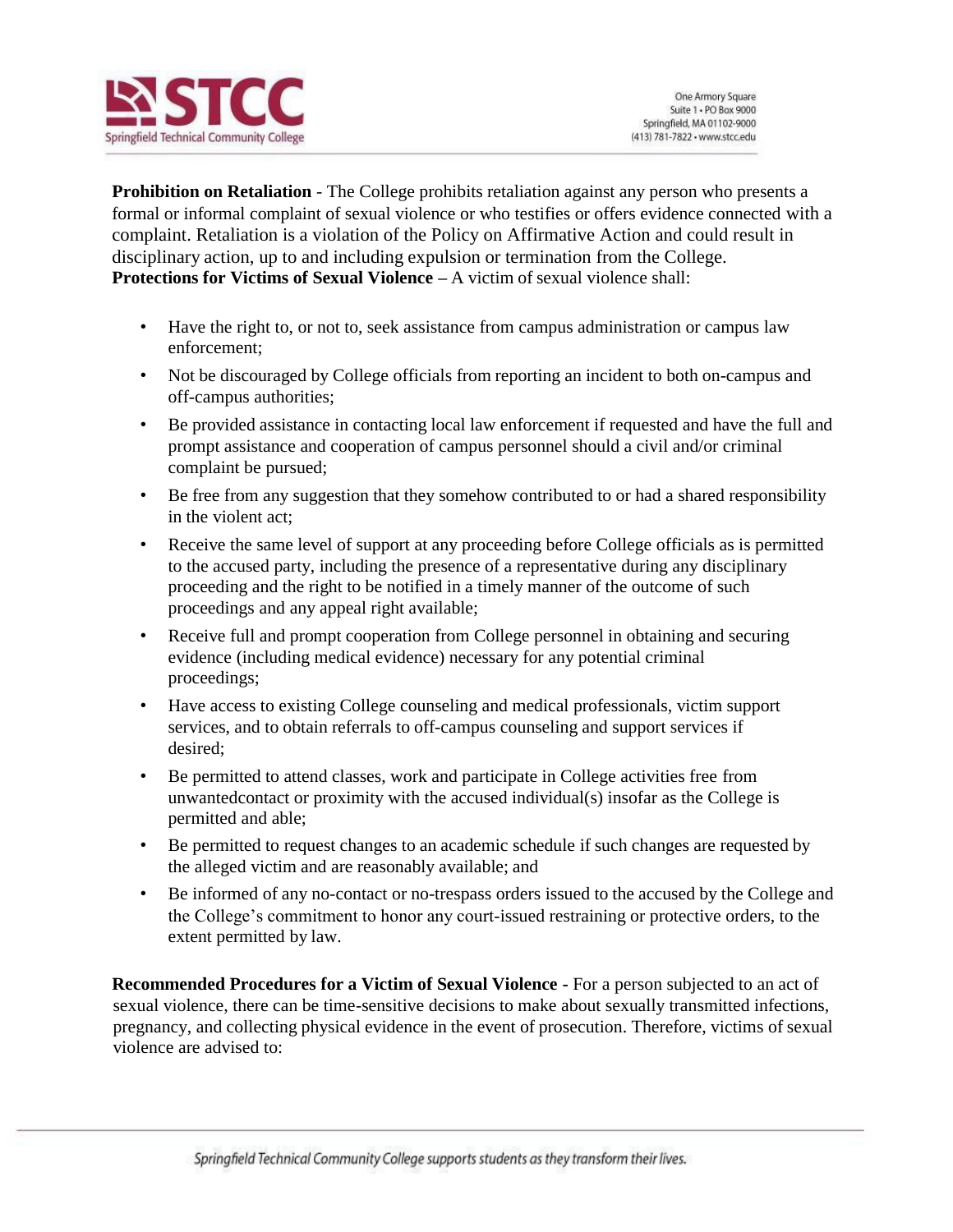

- **Protect Yourself and Get Medical Attention**  Find a safe place as soon as possible and seek medical attention immediately. Injuries and exposure to disease may not be immediatelyapparent. A medical examination can provide necessary treatment and collect important evidence. It is recommended that a physical exam be conducted within 72 hours of the incident. Submitting to a physical exam does not mean that a victim is required to press charges. This action merely preserves the option to do so. Designated College personnel can assist in providing transportation to the hospital.
- **Preserve Evidence -** It is important to preserve all physical evidence following an act of sexual violence. Physical evidence may be necessary in the event criminal prosecution is pursued. If possible, a victim should not to wash, eat, drink, douche, clean, use the bathroom,or change clothes. If clothes are changed, all clothes that were worn at the time of the incident should not be cleaned and should be placed into a clean paper bag.
- **Health and Support Services**  Various health and support services are available on and off campus for victims of sexual violence. For information about such services, including counseling, please contact the Affirmative Action and/or Title IX Coordinator.

**Rape Crisis Center Contact Information -** The following is a list of Rape Crisis Centers in Massachusetts. As the following contact information may be subject to change, current contact information on rape crisis centers in Massachusetts can be found at the Commonwealth's Executive Office of Health and Human Services' Website under "Consumer" information at [http://www.mass.gov/eohhs/.](http://www.mass.gov/eohhs/)

• **Greater Boston Area** Boston Area Rape Crisis Center, Cambridge, 617-492-7273 Hotline, 617-492-6434

## • **Northeastern Massachusetts**

North Shore Rape Crisis Center, Beverly, 800-922-8772 Hotline, 978-921-8729 Rape Crisis Services of Greater Lowell, 800-542-5212 Hotline, 978-452-8723 YWCA of Greater Lawrence, 877-509-9922 SA Hotline, 978-686-8840

### • **Central Massachusetts**

Rape Crisis Center of Central Mass., Worcester, 800-870-5905 Hotline, 508-852-7600 Rape Crisis Center of Central Mass., Fitchburg, 800-870-5905 Wayside Victim Services, Milford, 800-511-5070 Hotline, 508-478-4205 Voices Against Violence, Framingham, 800-593-1125 Hotline, 508-626-8686

#### • **Southeastern Massachusetts**

A Safe Place, Nantucket, 508-228-2111 Hotline, 508-228-0561 Independence House, Hyannis, 800-439-6507 Hotline, 508-778-6782 Women Support Services, Vineyard Haven, 508-696-7233